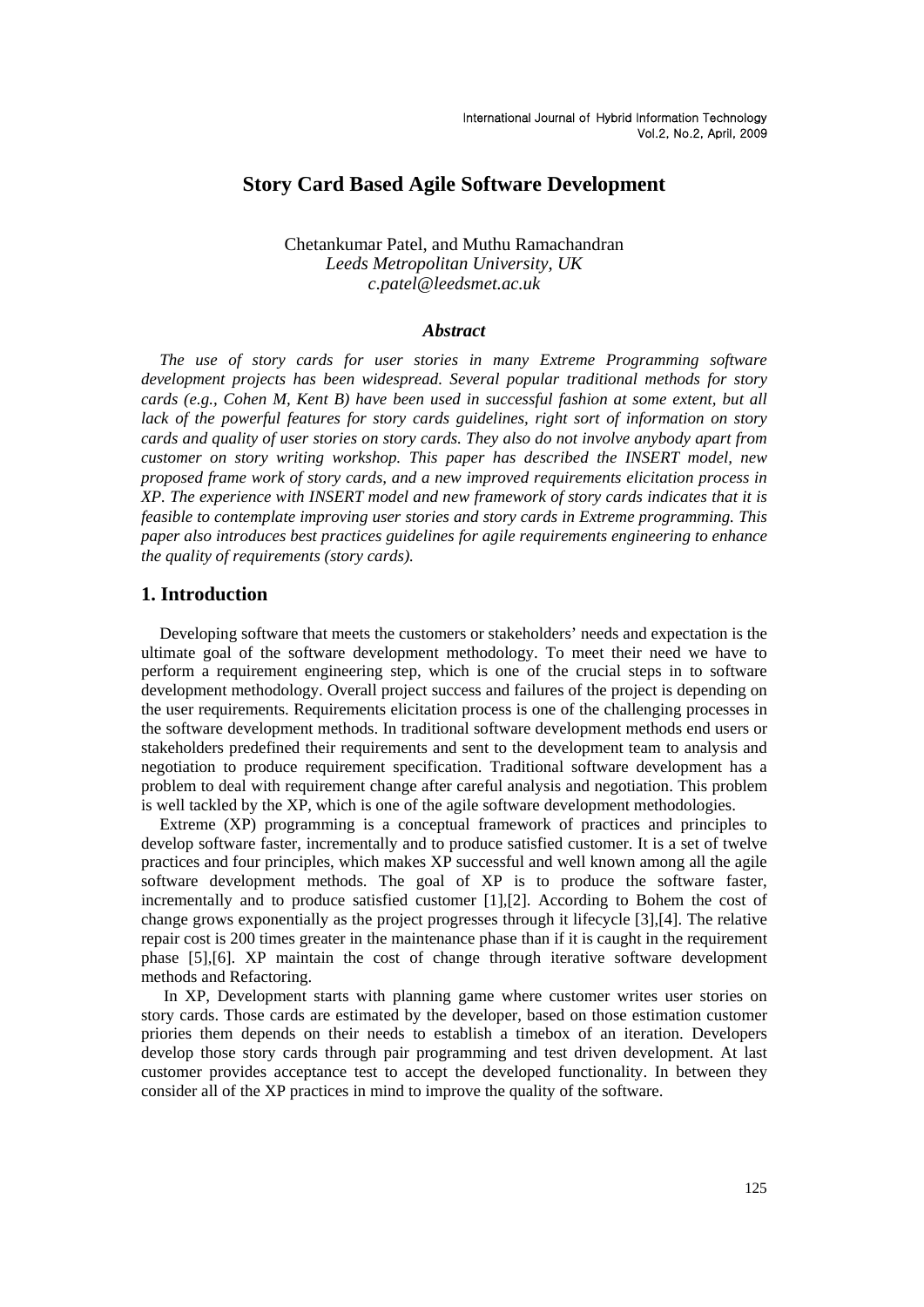Story cards are one of the important aspects of the XP. They are playing vital role in XP. It describes functionality of system or software to be build that will be valuable to either purchaser or user of software. User stories are composed of three aspects [5]:

- A written description of the story used for planning and as a reminder
- Conversation about the story that serves to flush out the details of the story
- Tests that convey and document details and that can be used to determine when a story is complete

Story cards are written by the customer in XP to articulate their business needs. According to Cohn story cards must be testable, estimatable, valuable to the customer, small and independent [5]. These story cards must be written by the customer because they know their business need very well compared to developer.

XP strongly recommend an onsite customer to write their business need. Business is well understood by the customer. But generally customers have rarely a general picture of the requirements or system in their mind [1-9]. Traditional XP story card framework or template is not well defined for the requirements elicitation. It supports to write requirements or user needs in two to three sentences and it not discover any information rather than user functionality. Different stakeholders have different needs. End user has rarely a picture of a clear of system to write down the user stories. This will lead to problems related to requirements like requirements conflicts, missing requirements, and ambiguous requirements etc, and not address non-functional requirements from exploration phase. Due to this reason they hardly make a decision or predict wrong priority of the requirements or story cards. Two third of the projects are failed because of ambiguous and incomplete user requirements, and poor quality of the requirements. For small to medium organizations, proper requirements prioritization and selection can mean the difference in not only project success or failure but also overall company survivability [1]. Different users have different perspective of system in same organization. Different background can make problems to priories the requirements in XP. Different stakeholders have different needs and different requirements and different prioritization values so requirements conflicts there. A critical aspect of the requirements process is the selection of the an appropriate requirements set from the multitude of competing and conflicting expectation elicited from the various project stakeholders or from an onsite customers[7]. The CHOAS report published in 1995 shows that almost half of the cancelled projects failed due to a lack of requirements engineering effort and that a similar percentage ascribes good requirements engineering as the main reason for project success [10-13].

XP methodology highly relies on the onsite-customer interaction with the developer to identify or to tell which features to implement in a next release. XP builds software systems based on customer's domain knowledge and his/her expertise. In traditional XP or agile software development methodology story cards are written by the customers perhaps with the help of developer. Therefore each user story or story card must be split into unique and independent requirement.

Traditionally user story is written on the 2" X 3" Cards. Usually any size is acceptable to write user story on story cards. Following Figure 1 shows an example of the story card used in the real project as proposed in [2], which provides a traditional structure of story card.

According to general template of story card, it is really difficult to well tackle the user requirements expressed on the cards. Traditionally developed story cards are not providing enough information of user functionality. They express user functionality in single to couple of sentences, which is really difficult to do analysis, and they lead problem related to under or over estimate, and based on that estimation there is a possibility of wrong story cards prioritization as well. We apply this traditional story card method to the real project user story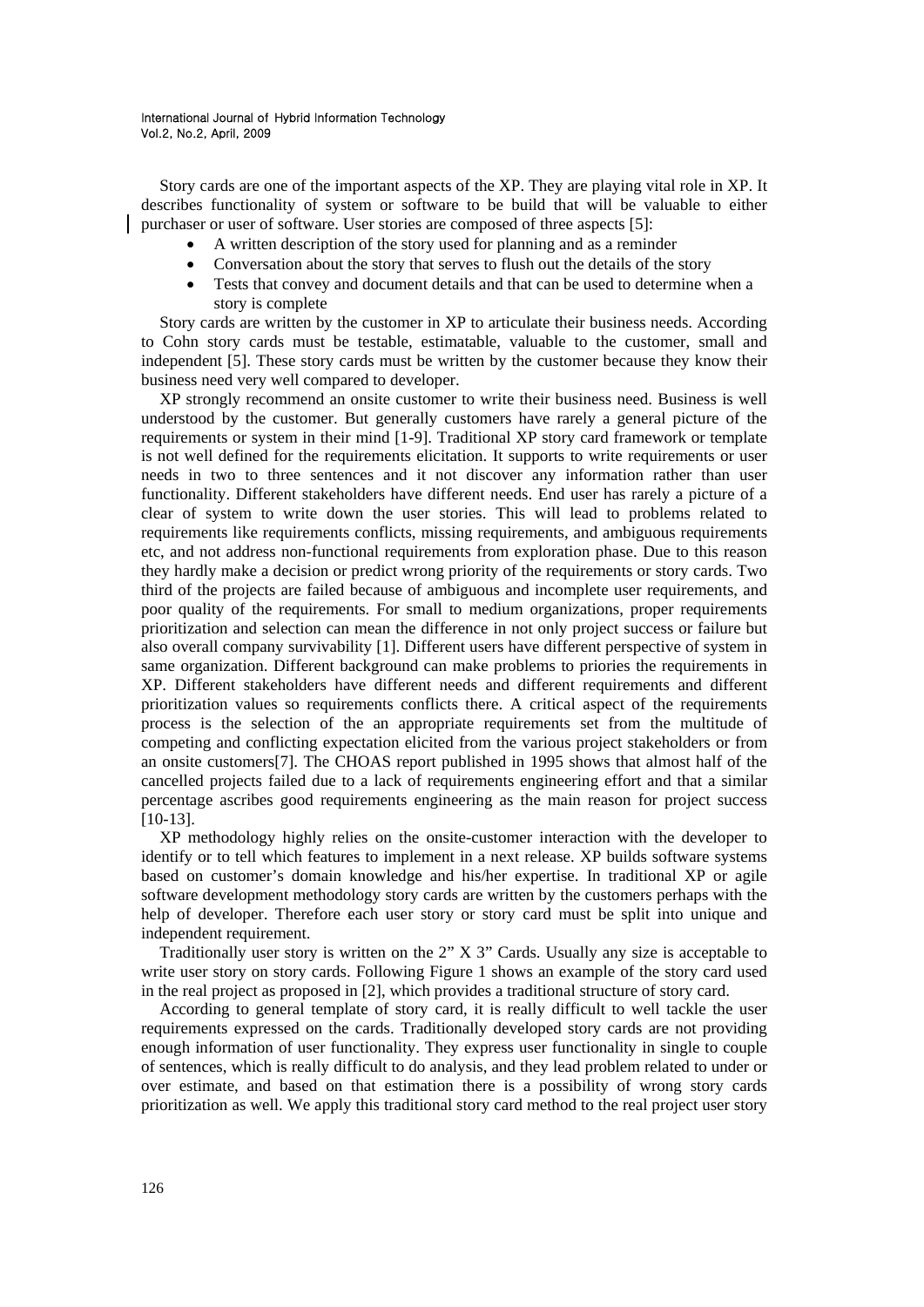Figure 4 shows the story cards written through a traditional way, which is just a short and vague statement of user requirement. This story card does not provide any information related to acceptance testing as well.



Figure 2. An Example of Traditional Story Card

This is a story card for an online e-commerce store. In this story cards user trying to express their requirement as

'Each and Every online purchaser needs to register with unique username and password before purchasing anything from the online store'

As a result of this investigation we propose a new prototype to improve requirement elicitation process in XP. This will help to customer and developer to improve the quality of the user stories or story cards, and to address functional and non-functional requirements on story cards based on the story cards and requirements engineering guidelines. We also propose an 'INSERT' model or methodology to perform requirements engineering in XP. This article compares, traditional requirement engineering and traditional XP requirements engineering approach with our new improved 'INSERT' technique to capture user requirements for agile software development environments. We also analyze commonalities and differences of both approaches and determine possible ways how agile software development team and customers can benefit from our improved requirements elicitation methods. In this paper we discuss about extreme programming and requirement elicitation process through story cards first and then after the challenges and problems on XP software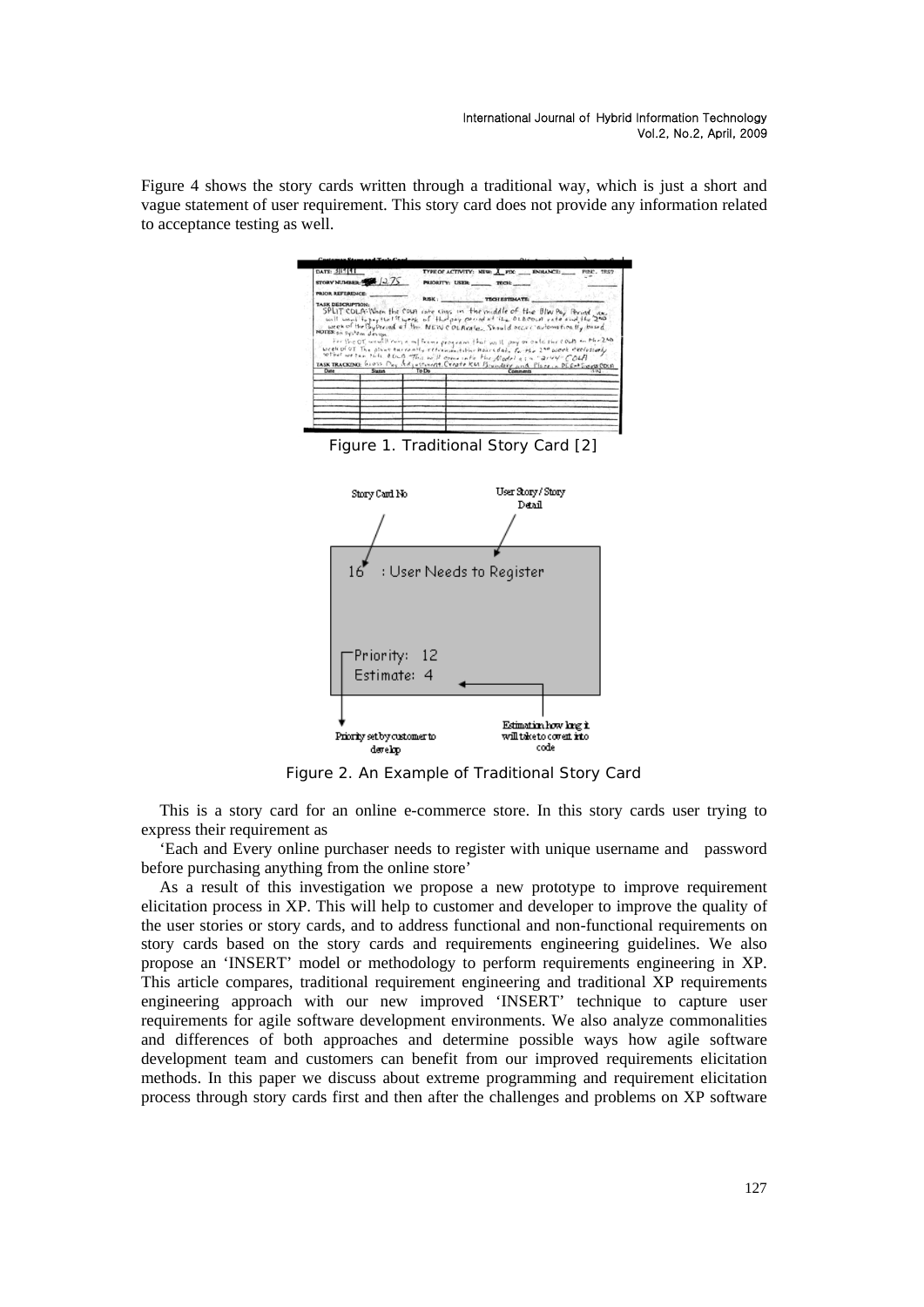development methodology. This is followed by discussion of related research regarding to an 'INSERT' requirement elicitation method of the story cards for XP based projects.

# **2. An 'INSERT' Process in Extreme Programming (XP)**

As a result of this investigation we propose a new 'INSERT' model to improve the quality of user story and to address customer requirements properly and on verifiable way the acronyms INSERT is as:

- I: Independent
- N: Negotiable
- S: Small enough to fit into iteration
- E: Estimatable or easy to Estimate
- R: Representation of user functionality (Requirement)
- T: Testable

## **2.1 Independent**

Story cards must be independent or we have to take care as much as possible to avoid dependencies between story cards. Dependencies between story cards lead a problem related to estimation and prioritization. For example customer selected a high priority of story cards which is depend on low priority story cards, this situation make estimation harder than it suppose to be. In our insert model we do take care of dependencies between story cards. We take care as much as possible to flush out the dependencies between story cards. This type of story cards mostly captures atomic requirements which are directly transferable to a single use case and a design class.

#### **2.2 Negotiable**

Stories on Story card also be negotiable. Story cards are short description of the user requirements they are not working as a contract. User story is a reminder to have a conversation between developer and customer. If it is negotiable than only than it gives better chance to developer to understand customer needs, their business need and their domain knowledge as well. This type of story cards mostly captures complex requirements which relates to more than one used cases and scenarios.

#### **2.3 Small**

Stories on the story cards need to be small enough to fit into iteration. Too big story or too small story is not going to fit into the timebox of iteration. To solve this problem we suggest to write an acceptance test with the story it self. There is a direct co-relation between story and acceptance tests. If story many acceptance tests that means it is big to fit into iteration and needs to be split into two story cards based on the acceptance tests. If story is small on the story card then combine them with another small story to fit them into the same iteration. This type of story cards captures a part of a independent and negotiable requirements and may also represent a non-functional requirements.

#### **2.4 Estimatable**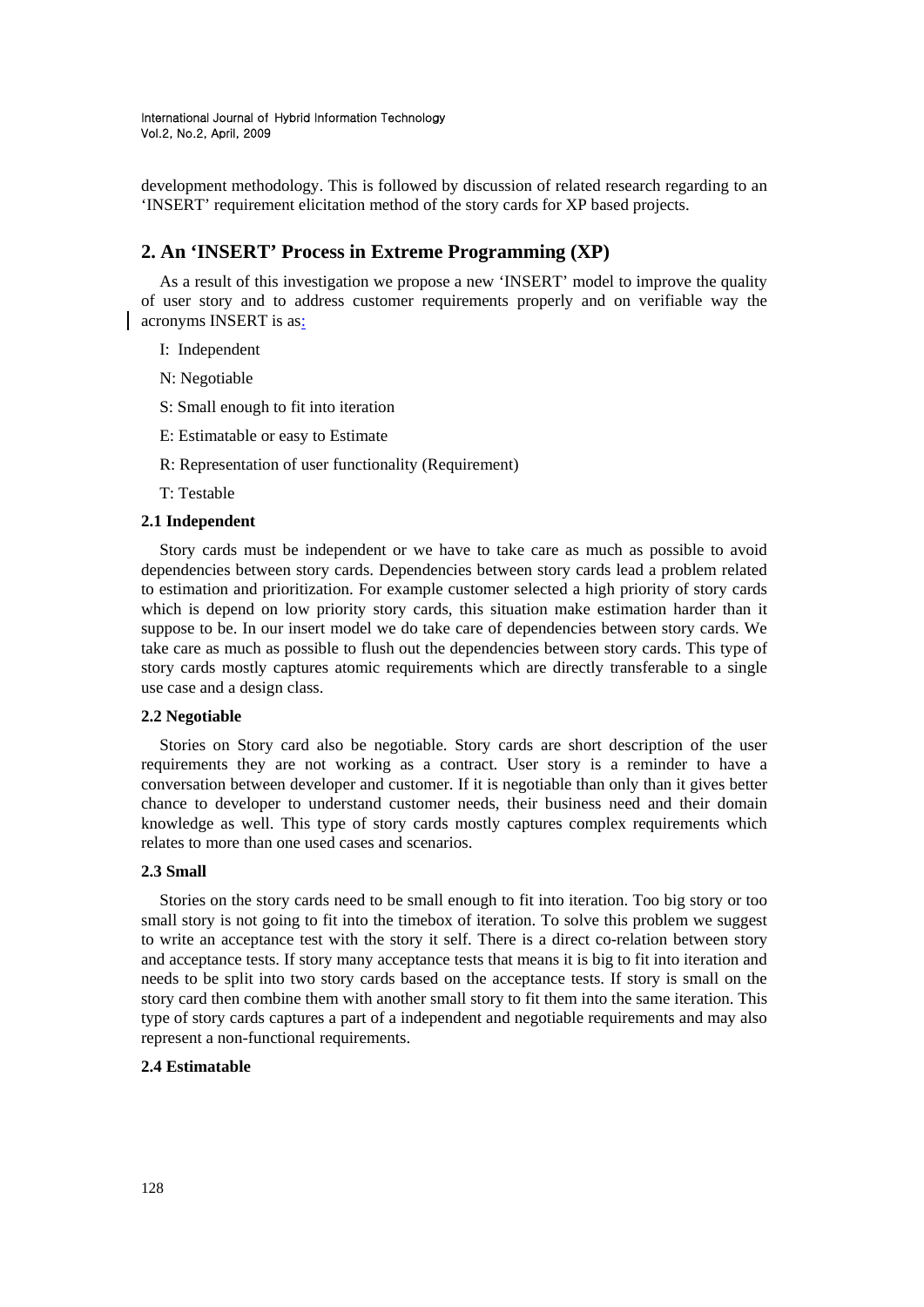Estimation is a crucial value of the story card. Based on the developer's estimation customer decide which functionality is going to be first and which one is next. On traditional XP cards estimation is complex. There are several reasons for that like developers do not have domain knowledge, or they are technically not sound, or story cards are too big. Our proposed model considers these all problems and tries to solve this problem by acceptance tests, which will help to bring domain knowledge and technical knowledge to customers and developers.

#### **2.5 Representation of system functionality**

This is an import and crucial part of the story cards. There isn't any tool or documentation that proves that the user story expressed on the story cards is valuable to the user or not. Stories on the story cards are written by the customer, so XP assume that requirement is correct, which leads problem related to requirement change and rework. To solve this problem we again focused on acceptance tests and strongly recommended to write them with the story cards. This acceptance test will help to write user stories on the verifiable ways.

## **2.6 Testable**

Story cards must be testable. If it is difficult to test the story then that means story card is expressing non-functional requirements instead of user functionality. It is easy to write functional test or acceptance test for the functionality (functional requirements) in our model if you are able to write functional test or acceptance test that means the story is testable. Successfully passed all acceptance test means story card is fully developed.

This insert process is also based on the best knowledge based requirements engineering guidelines which are described in the section 3

Consider the following figure 3 which shows our new improved requirements elicitation process to capture user story on story cards based on the INSERT values.



Figure 3. INSERT method for requirements elicitation process in XP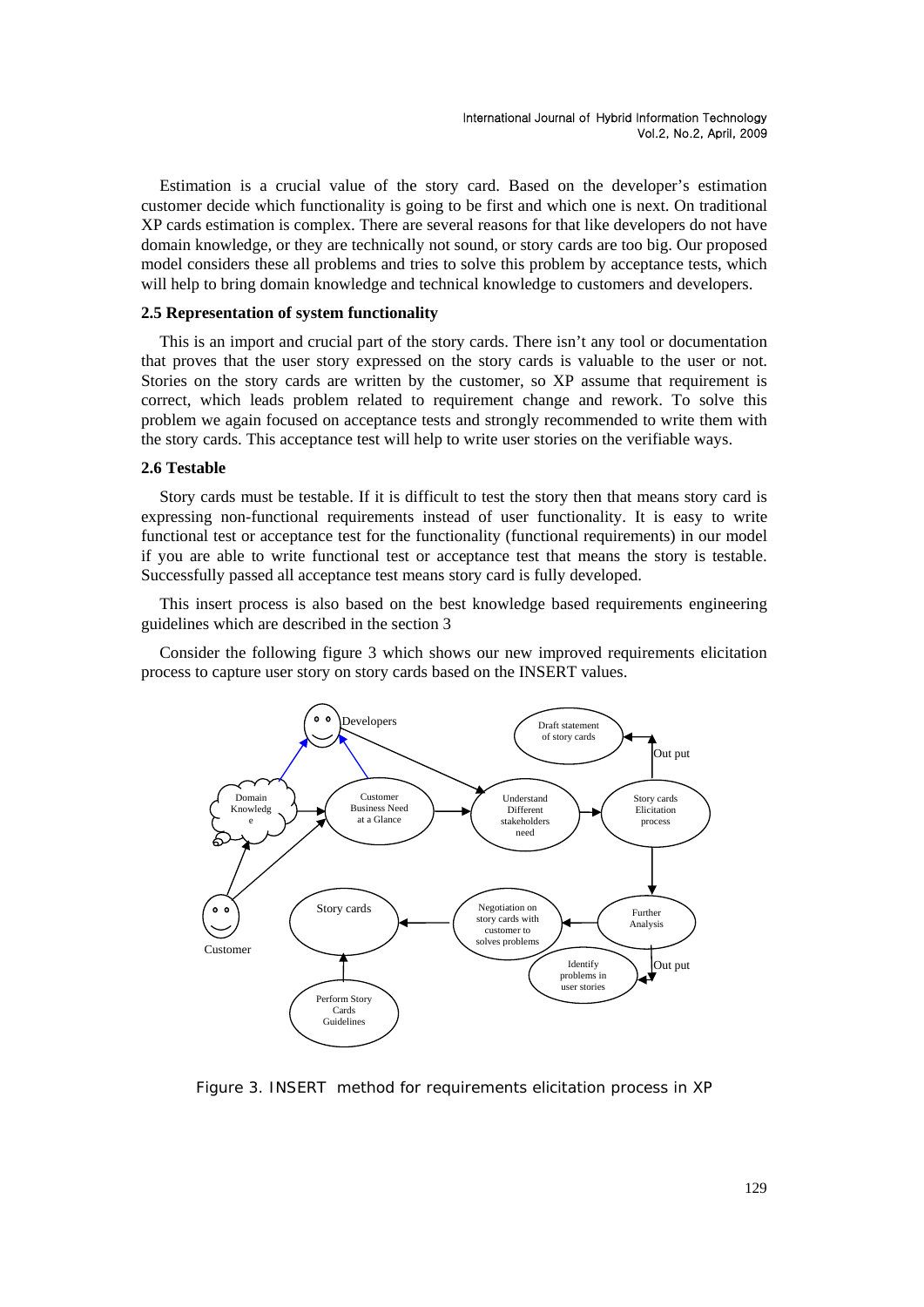In our approach we recommended a customer or stake holder who is on site has comprehensive application domain and business knowledge to put a developer into the picture.

Application domain knowledge and customer business knowledge from customer will help developer to focus on stockholder's business needs and requirements and help them to cover any missing functionality. Customer business knowledge helps developers to understand how the system will affect and interact with the different part of the business, and help to identify and understand different stakeholders, who are directly or indirectly affected by the system.

At the end of this successful discussion, customer starts story elicitation process and write the draft statement of requirements on story cards. These story cards are further analyzed, which assist to customer and developer to identify any problems and missing functionality. Missing functionalities become defect in working software. This scenario will help developers to focus on non-functional requirements. Also helps to keep in mind what they have to do to improve all the aspects of the business through structured system. Identified problems are being negotiated between developers and customer to acquire story cards. Following figure 4 shows an example of story cards captured through the new improved requirement elicitation process based on the INSERT model.

Figure 3 INSERT story card method for requirements elicitation processes in XP, addresses the requirements capturing in XP with on-site customer. INSERT is based on a set of best practice guideline that helps both developers and customers to refine, clarify, and resolve requirements conflicts with mutual discussion. The key benefits to apply the best practice guidelines are as

- Higher quality, lower cost requirements documents (Story cards).
- More understandable story cards compared to traditional story cards.
- Avoids misunderstandings among user requirements captured on story cards
- To reduce cost of changing the requirements at any stage of project life cycle
- to reveal technology we are using for a project is realistic
- Discovery of all likely sources of story cards
- Requirements are focused on core business needs
- Domain constraints often leads to critical requirements identification
- User finds easy to understand scenarios and to describe associated requirements.
- Easy to prioritize requirements
- Reveals ambiguities and inconsistency in the requirements
- Acceptance testing allows more stakeholders to participate in requirements validation.
- To support non-functional requirements

We also provide automated support tool to direct the processes of story card driven requirements capturing.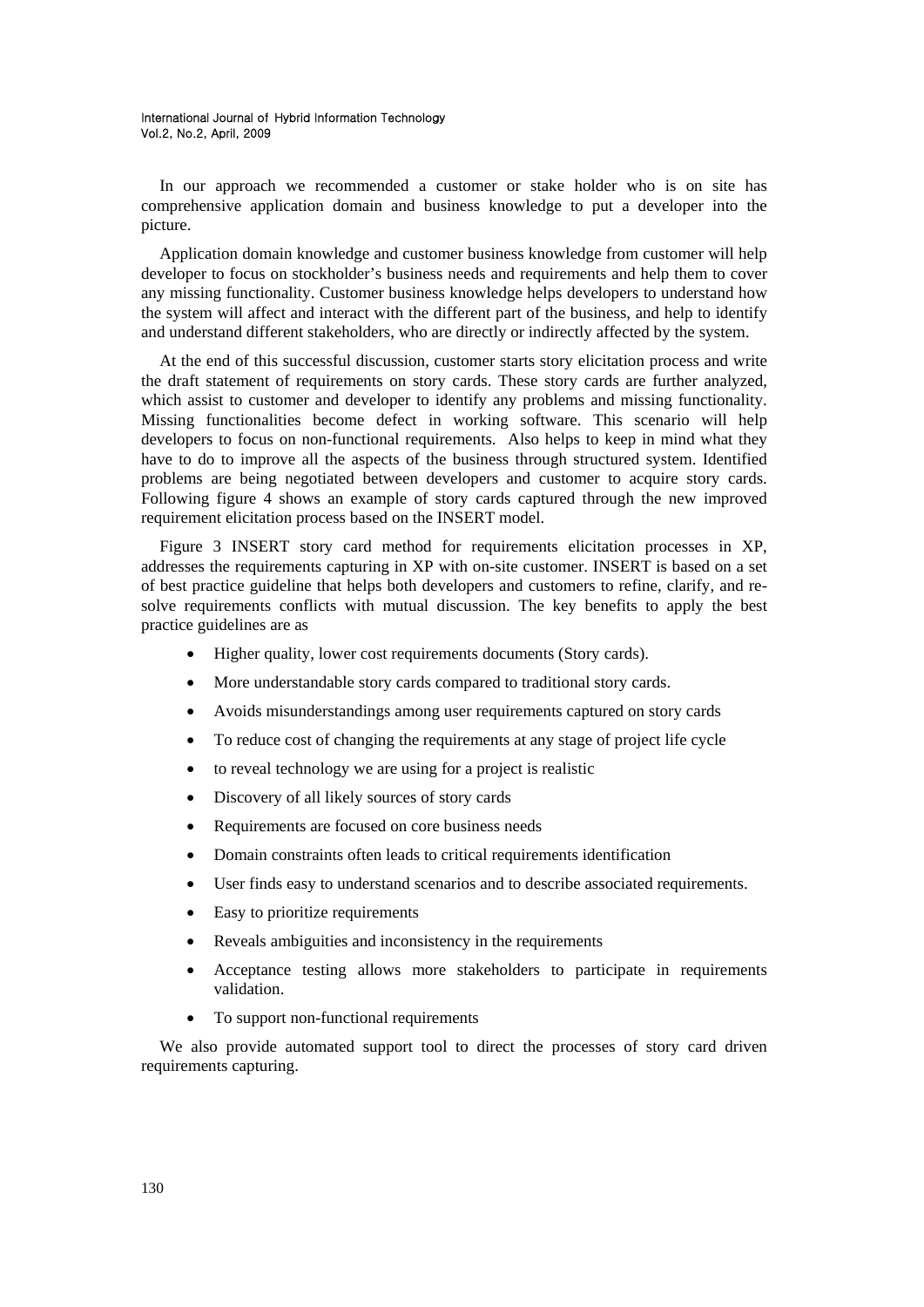| <b>STORY CARD</b><br>ΝО:<br>16                                                                                                | Project Name E-Commerce                                                              | Estimation: 4 Hours                                                                                                                                                                                                             |                          |  |  |
|-------------------------------------------------------------------------------------------------------------------------------|--------------------------------------------------------------------------------------|---------------------------------------------------------------------------------------------------------------------------------------------------------------------------------------------------------------------------------|--------------------------|--|--|
| Story Name: User Registration                                                                                                 |                                                                                      |                                                                                                                                                                                                                                 | Date: 16/08/2007 1:30 PM |  |  |
| STORY:<br>User needs to register with<br>unique username and password<br>before purchasing anything<br>from the online store. |                                                                                      | Acceptance Test:<br>1. User Id must be unique<br>Try to register with duplicate user<br>2.<br>id and Password<br>Try to register user name only<br>3.<br>Try to register with password only<br>4.<br>5.<br>Forget Password Link |                          |  |  |
| Note:<br>anything                                                                                                             | User Can View or Visit store as a Visitor<br>but needs to register before purchasing | Risk: Low                                                                                                                                                                                                                       |                          |  |  |
| Points to be Consider:<br>There isn't any non-functional requirement at this stage                                            |                                                                                      |                                                                                                                                                                                                                                 |                          |  |  |

Figure 4. Story cards captured through the new improved requirement elicitation process based on the INSERT model.

Traditional method of story cards is still valuable and some of the guidelines are really crucial and unique. Onsite customer and simplicity of story cards are among them. In our proposal we also strongly recommended an onsite customer which is traditional story cards practice or guideline. In this section we tried to identify the improvement area of the story cards the following table will shows the commonality and variability between the story cards through traditional and INSERT model. This is just a prototype we still working on the story cards guidelines to extend them up to research level.

## **3. Best Practices Guidelines for Agile Requirements**

Best practices guidelines for agile requirements practices can be categorised into many classes. The following figure 5 shows the best practices guidelines classification. Here these best practices guidelines are described into the following two categories:

Elicitation oriented guidelines: This describes the guidelines for the requirements elicitation, analysis and negotiation for agile software development environment. Existing agile requirements elicitation process does not go beyond existing available on-site customer. INSERT model for story cards elicitation process also consider these best practices guidelines.

Validation oriented guidelines: This describes the guidelines for Story cards validation, reuse, organizational and management guidelines. There are two type of validation on agile software development methodology mainly XP, unit testing and acceptance testing. There is a research issue about to test the requirements from the exploration stage.

The agile requirements guidelines are described as following.

## **3.1 Story cards must be small and complete**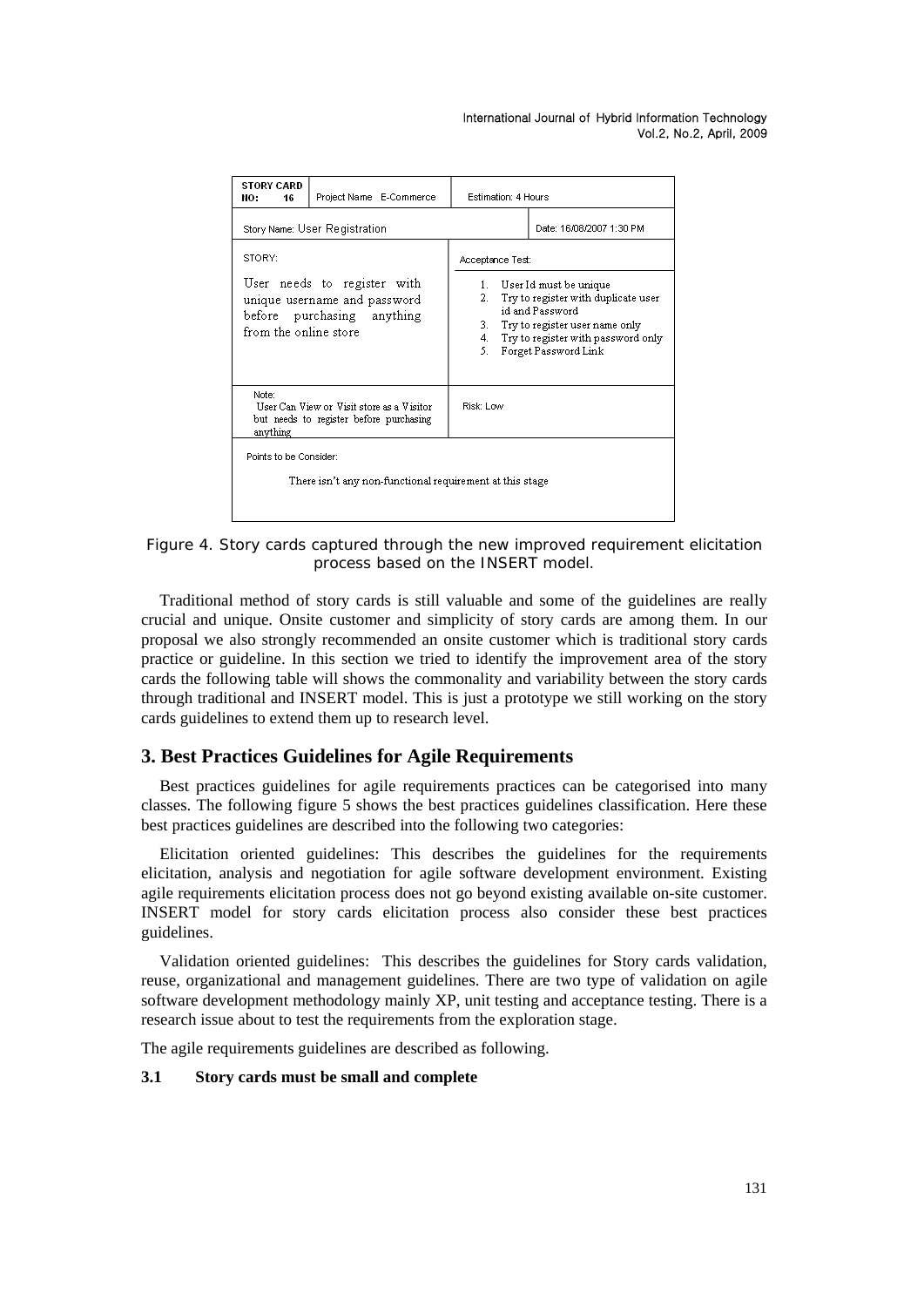As we discussed into the section 2.1 Stories on the story cards need to be small enough to fit into iteration. Too big story or too small story is not going to fit into the timebox of iteration. This is a crucial guideline for the story cards based agile software development. the benefits to apply this guidelines are as 1) gives an ease in iteration planning 2) it is easy to understand.





## **3.2 Define a generic template or framework for story card**

It is a good practice to have a standard and generic template or framework of story card, which should contain information regarding to on-site customer, developer, related story cards, risk, user story (requirements), time, non-functional constraint, domain name, and acceptance tests.

A standard structure for story cards means that any one can use their knowledge of previous story cards when reading a new story cards. It is also a good practice to have acceptance tests driven template of story card. Acceptance tests at the exploration phase which helps to find information more easily and understand the relationship between parts of the story cards

Acceptance test on acceptance test driven story card works as a checklist for developers and customer and reduces the chances of them accidentally omitting information. Ideally story cards should express the purpose of the user story or story cards, scope of story cards, user functionality, user characteristic, dependencies if exist and acceptance tests. It is easier to read, write and collect user requirements (user stories) on the standard template.

### **3.3 Dependencies of story cards**

As we discussed into the section 2.1 the Story cards must be independent or we have to take care as much as possible to avoid dependencies between story cards. Dependencies between story cards lead a problem related to estimation and prioritization. For example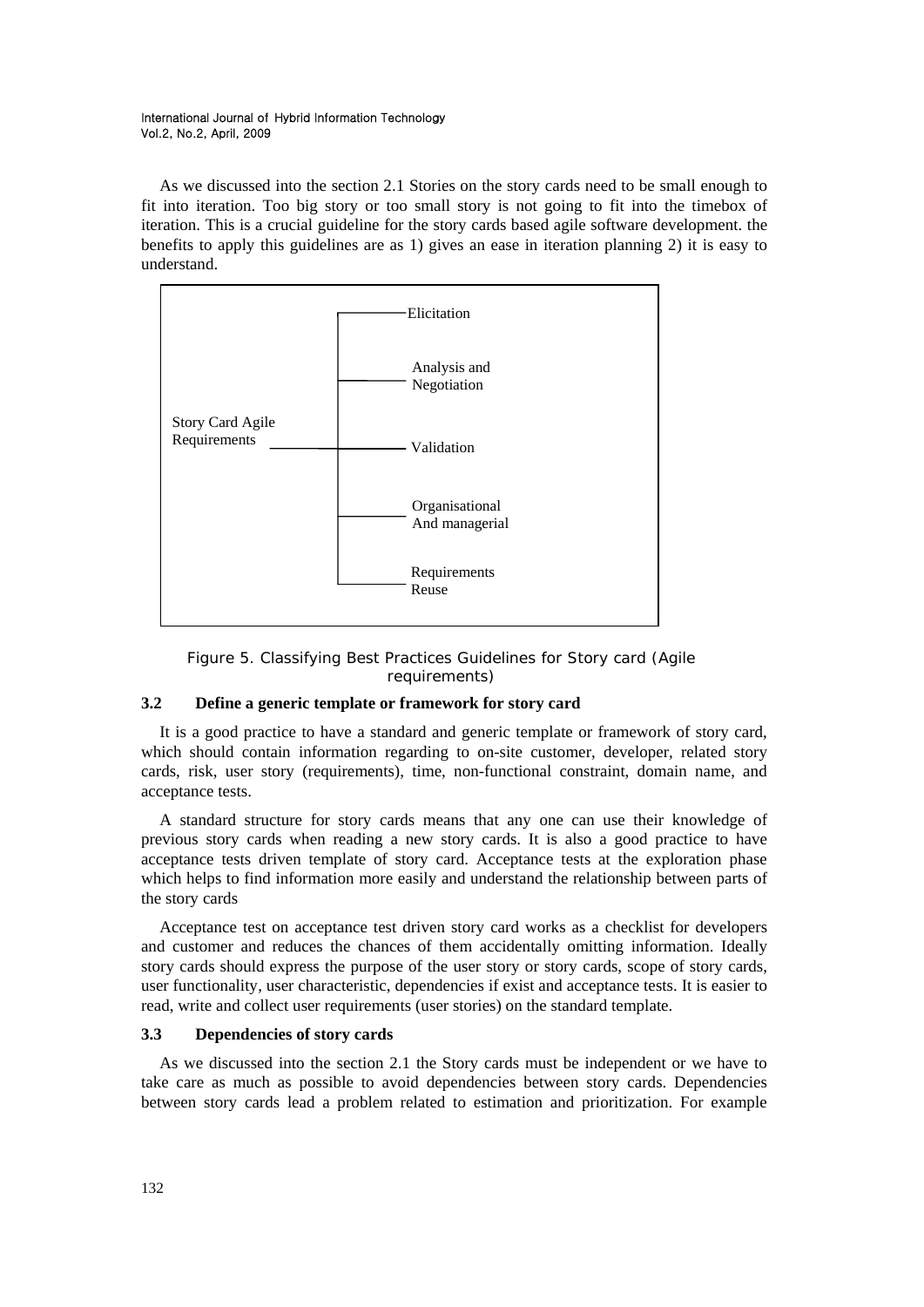customer selected a high priority of story cards which is depend on low priority story cards, this situation make estimation harder than it suppose to be.

## **3.4 Concise story card (Write user requirement/user story on the story card in two to three sentences)**

we should always write requirement on the story card in the format of the summary or abstract in two to three sentences long, which summarize the purpose and main functionality of the story cards. It is much easier for developer and customer to figure out user story if they have a broad description of user functionality want to develop. Summarizing the requirements allows story cards to make forward reference to other requirements.

## **3.5 Define simplicity on story cards (story cards must be Simple)**

Simplicity is the core value of the agile software development or extreme programming. All Business terminology also needs to be predefined to make story cards as simple as possible. Simplicity helps or solves problems related to requirement change and priority.

## **3.6 Story cards must be Estimatable**

The description of the user requirement to be developed as given in the story cards is a realistic basis for estimating story cards cost and development time. Estimation is a crucial value of the story card. Based on the developer's estimation customer decide which functionality is going to be first and which one is next.

On traditional XP cards estimation is complex. There are several reasons for that like developers do not have domain knowledge, or they are technically not sound, or story cards are too big. We consider these all problems and try to solve this problem by acceptance tests, which will help to bring domain knowledge and technical knowledge to customers and developers.

## **3.7 To define terminology used in the story card**

Specialized terms used in the story cards must be predefined during the domain analysis. This will define the terms which are belonging to domain or system going to be developed. For example the system is concerned with mobile application, it would include terms such as Bluetooth, GPRS, and WAP etc.

### **3.8 Define an unambiguous story cards**

Story card is unambiguous, if and only if, story card statement has only one interpretation. At a minimum, defined terms must describe functionality of the software. For unambiguous story card, it is a best practice to define key terms or terminology on the story card.

### **3.9 Valuable to the customer**

Each story card is valued by the customer. It is really difficult to find out the story card is valuable to customer or not. The best way to ensure that each story is valuable to the customer or user is to have the customer to write the stories and to write acceptance test straightway at the exploration phase.

## **3.10 Define system boundaries during the domain analysis for Story cards**

Domain analysis is a good practice to follow the successful agile requirement engineering process. To identify system boundaries is a crucial practice of the domain analysis. During the agile requirement engineering process, we should identify which story cards are business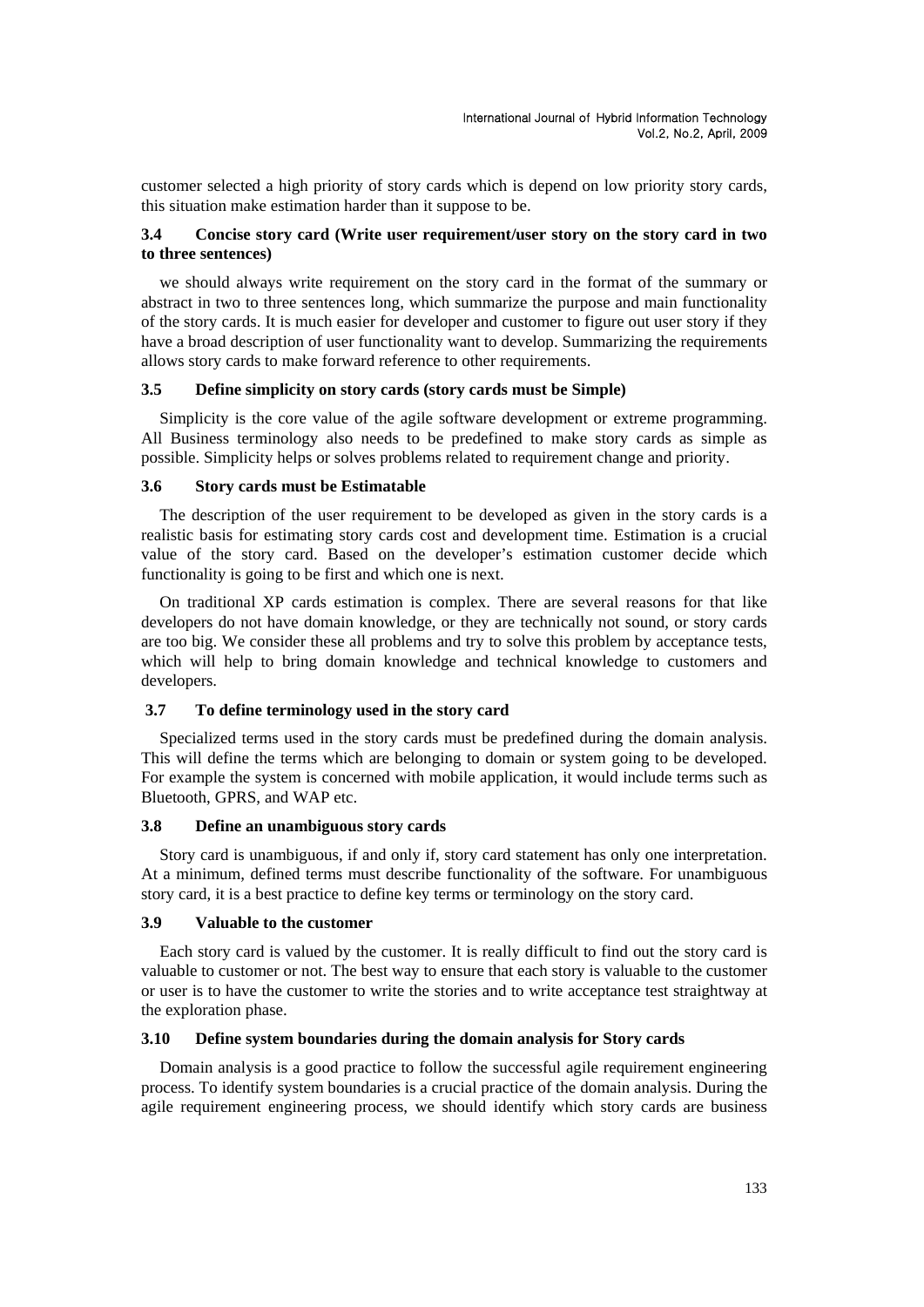story cards (presents system requirements) and which story cards are outside the scope of the business. As can be seen form the chapter 2, onsite customer often unclear about what should and what should not be in the system. They may suggest inappropriate requirements sometime. So it is a good practice to eliminate the requirements or story cards which are out side of the scope.

### **3.11 Story card must be negotiable**

Stories on Story card also are negotiable. Story cards are short description of the user requirements they are not working as a contract. User story is a reminder to have a conversation between developer and customer. If it is negotiable than only than it gives better chance to developer to understand customer needs, their business need and their domain knowledge as well. This type of story cards mostly captures complex requirements which relates to more than one used cases and scenarios.

### **3.12 Story cards must be consistent**

Consistent statement of story card does not include contradictory, incoherent and conflicting statements, so which will not lead to wrong discussions.

### **3.13 To link between story card requirements and stakeholder**

We should always note the relationship between story cards and stakeholders related to that story cards. It will increase the traceability of the system. As we discussed into the chapter 2, user story or story card is a reminder to have a conversation on the particular functionality later on. If we do not link story card and relevant story card, it is really difficult to reference it. During the acceptance testing, it will help to validate the requirements by consulting the relevant stakeholder who is responsible for the particular story card.

### **3.14 Story card must present business values (requirements)**

Business value is the primary function for story card' testing (acceptance testing), prioritization for the iteration. It is a best practice to identify weather story card (user story) presents a business requirements or value as a user story. This can be checked by the acceptance tests on the story cards. The story card should always express or explain why the functionality captured on story card is required and how it will contribute to the overall business objectives of the iteration. It is important to consider because when proposal or user story changes are made, we can use business case for the system to assess where or not the proposed changes are sensible.

### **3.15 Propose or Define validation plan for story cards (Write acceptance tests)**

This is an import and crucial part of the story cards. There isn't any tool or documentation that proves that the user story expressed on the story cards is valuable to the user or not. Stories on the story cards are written by the customer, so XP assume that requirement is correct, which leads problem related to requirement change and rework.

To solve this problem we again recommended and focused on acceptance tests and strongly recommended to write them with the story cards. This acceptance test will help to write user stories on the verifiable ways. For each story card propose one or more acceptance tests to check if the system meet that requirement. Proposing possible tests is an effective way of revealing requirements problems such as incompleteness and ambiguity. If it is difficult to write acceptance test, then there is some kind of requirements problems there.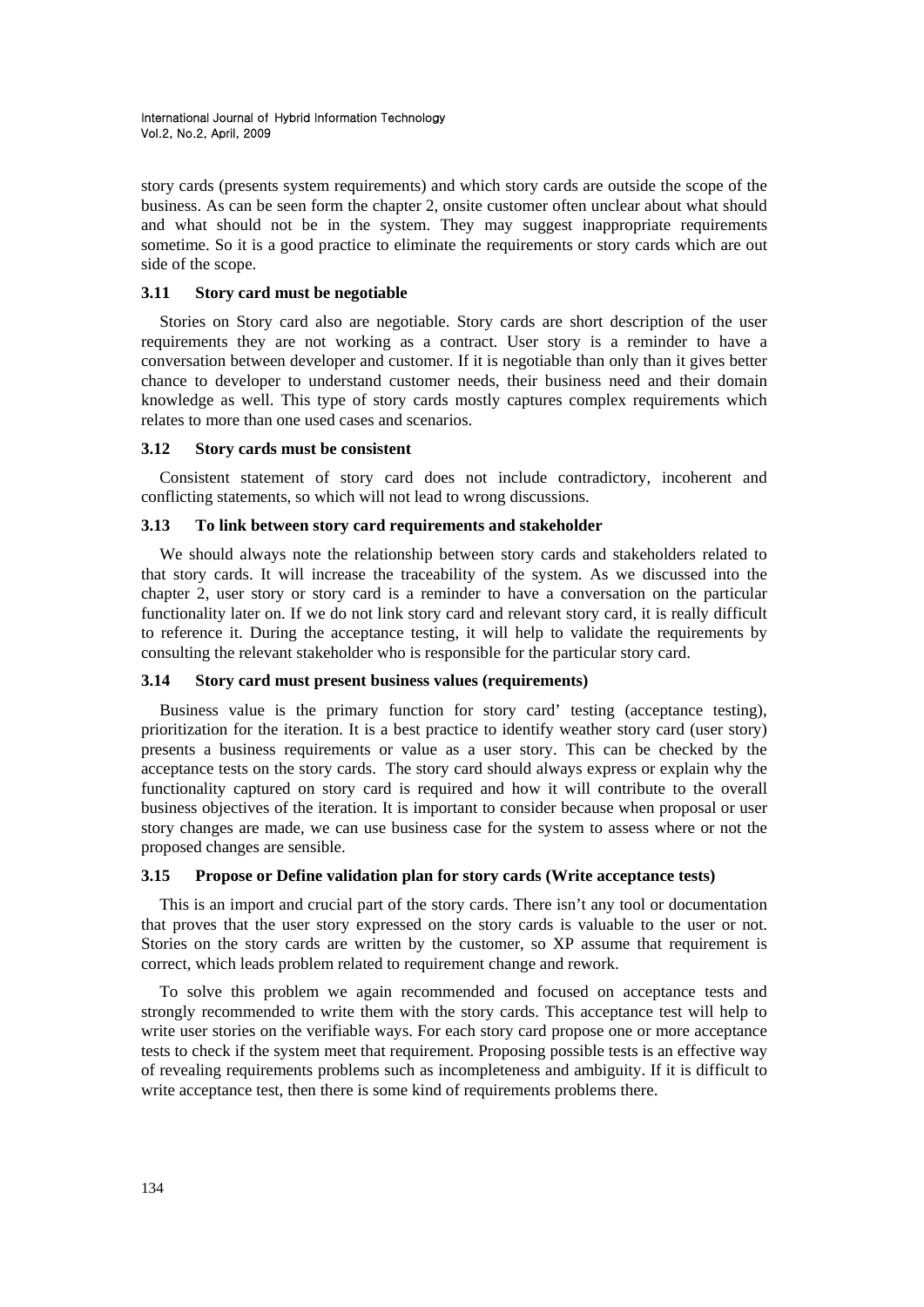A story card is correct, if and only if, the iteration or software has to meet all the customer's requirements. Or a correct story card must accurately and precisely identify conditions and limitation encountered by the software. According to IEEE requirements standard there is no tool can automatically ensure correctness. But in the case of extreme programming it is easy to check correctness of story cards through acceptance testing from beginning.

### **3.16 Story card should welcome requirements changes and modification**

Agile methods are well known for lower cost of change. Agile methods support requirements change during the any stage of the software development. They keep the cost of change as less as possible. Requirements change is supported by test driven development, iteration and release planning, acceptance testing, pair programming and refactoring, which are successful and well known agile practices.

It is always a good and handy to change story cards whenever necessary. The key benefit is it will reduce the cost of changing requirements. Producing or writing new story cards always expensive and time consuming. If story cards are not changeable then it is difficult to accommodate change during the test driven development and pair programming.

#### **3.17 Consideration of domain analysis**

It is a really good practice to record domain analysis. Domain analysis will help to collect missing or accidentally omitting user stories or requirements by reading it.

- Domain analysis also defines the following:
- Business analysis
- Domain Description
- Domain boundaries
- Sub-domains and their features
- Terminology used
- Domain stakeholders

We should study the domain and do domain analysis and understand constraint as a part of the planning game. Domain analysis generates system story cards and place limitation on story cards or planning game.

#### **3.18 Identify and consider the system stakeholders from the onsite customer**

Each system has a multiple stakeholders who are going to get benefit in a direct and indirect way from the system which is being developed. Different system has different stakeholders.

As a part of the story card workshop or user story elicitation process, we should consider all kind of the stakeholders and consult them to discover their specific needs for story cards. If we do not consider all the stakeholders who are going to affected by the introduction of the story cards, there is a chance of bugs into the system and likely to miss important requirements.

As a result cost of change will increase at the development stage. Identifying stakeholders and discussing their needs and requirements with them makes people happy. Again agile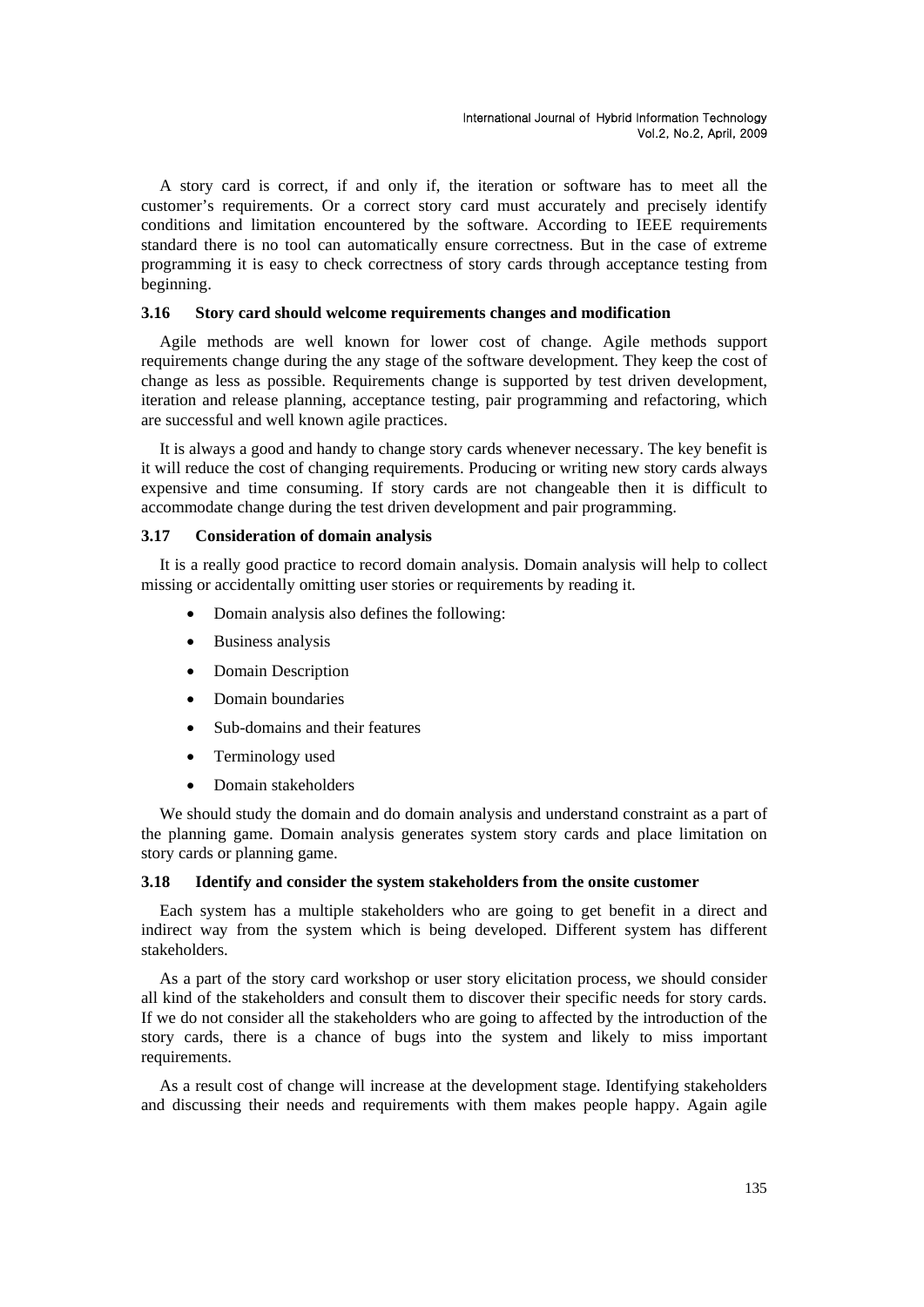methods are not process oriented, they are people oriented. People are in the heart of the agile process.

### **3.19 Story card prioritization for planning**

Story card's prioritization for the iteration planning is a challenging issue. Traditionally it is prioritized by the customer according to their priority. Different stakeholder's have different priority, which lead problem related to prioritization.

It is a best practice to prioritize story cards based on the story card (agile requirements) and extreme programming core values. These are as following

- Business Functionality
- Customer Priority
- Core Values (INSERT and Best Practices Guidelines)
- Market Values
- Implementation Cost
- Business risk

## **3.20 Define story card in a natural human language**

It is recommended, customer expresses a story card in natural language, write their requirement using simple, consistently, and concise language. Try to avoid complex sentences, long sentences, paragraphs and ambiguous terminology. When user story is written using simple language it is easier to read and understand. More people can understand story cards that are written in a simple way. It takes less time to explain the user story to developers.

### **3.21 Check the story cards meet the XP Principle and values**

Before putting forward story cards into development stage, one of the developers should carry out a quick standards check to ensure that the story cards meet the XP principle and values.

### **3.22 Uniquely identify each story cards and user stories on story cards**

Each story card should be assigned a unique no or story card no or unique constraint. If story card got unique identification, it is easy to reference story card during the planning game, TDD, Refactoring or at any agile practice. It is also being easy to reference story cards if we store the electronically.

### **3.23 User story writing technique**

The best user story writing technique is face to face interview with pair wise story writing technique. (Business expert and developer).

### **3.24 On-site customer**

This is the crucial practice of extreme programming to have a proper online customer. Onsite customer helps to drive the story cards towards the business direction. It is recommended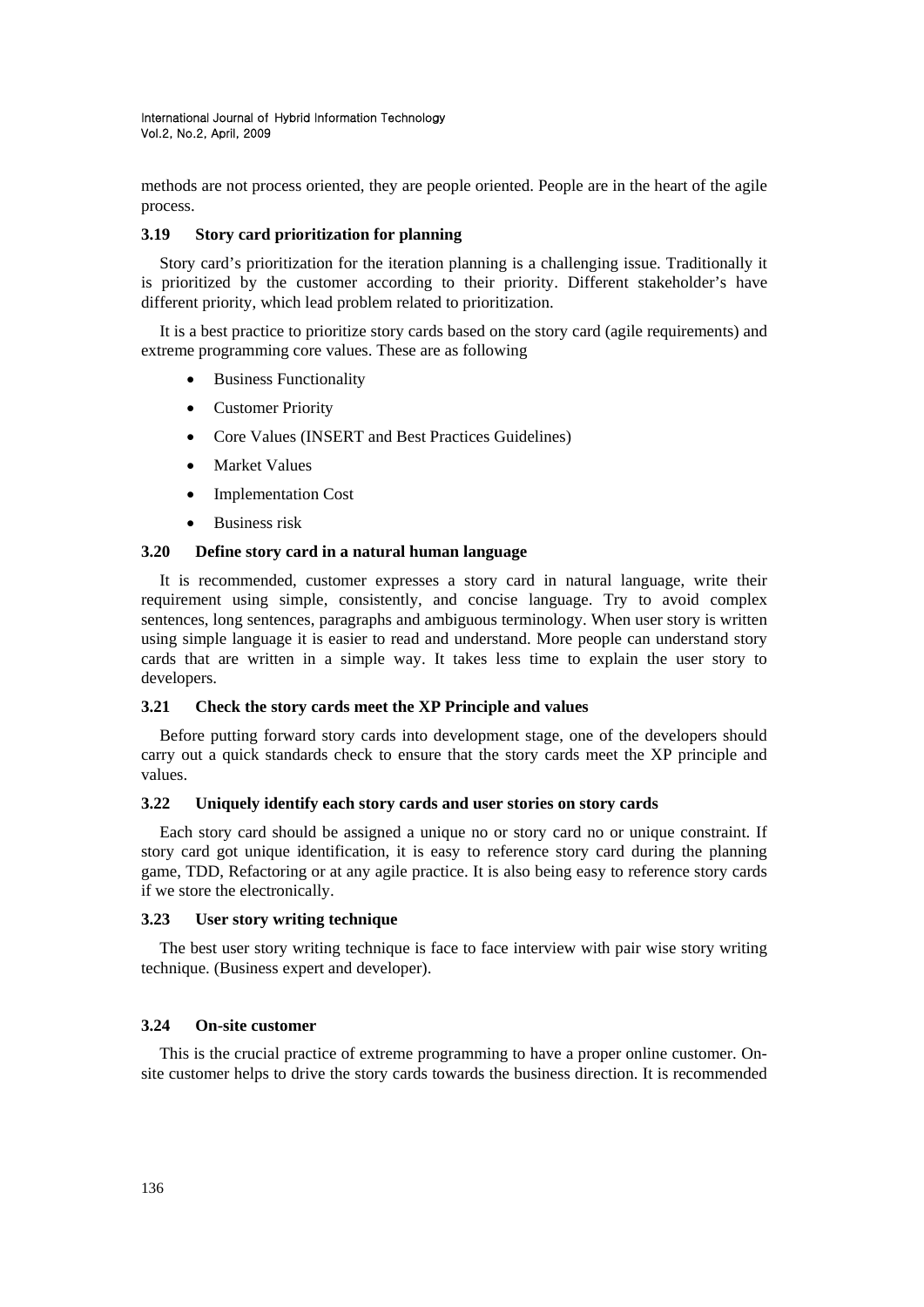to have a domain expert on site, who can help on domain analysis, to identify all possible stake holders and acceptance testing. Domain expert have a clear vision of the system.

### **3.25 Specify non-functional requirements also on story cards**

This is a challenging issue for the traditional story card and research needs to consider this. It is a good practice; we should specify quantitative values to the story cards. This is most applicable to the non-functional requirements. Non-functional requirements are the requirements which are concerned with attribute of the system.

## **3.26 Use an electronic system to store story cards compared to write them on the card and destroy**

Agile methods do not support documentation, which is sometime great practice and sometime challenging practice. It can be seen at the literature, sometime requirements documentation is required to facilitate user manuals or for organization polices.

It is a best practice, rather than maintaining requirements on cards and after implementation destroy them, to establish a story cards database or an electronic system and store the individual story cards in the database or electronically. Managing story cards in a database make easier to maintain the link between the story cards as well. It is also easy to print out and put them on the wall to follow traditional planning game.

## **3.27 Assess story cards risk**

It is a good practice to do risk analysis for the story card. Risk analysis will help to identify the risk or problems those may arise in the implementation of the story cards. If we do risk analysis for the story cards and identify any problems and risks for story cards, it is easy and cost effective to modify or change story card at panning game. Acceptance test on story card also helps to identify the risk.

## **3.28 Story cards are defined by the on-site customer and developers**

Establish the basis for agreement between developers and suppliers on what the system has to do. The enough and complete description of the functionality on the story cards to be performed by the software specified in the story card will assist the potential users to determine if the software specified meets their needs or how the software must be modified to meet their needs. Customer (Domain Expert, Business Analyst) knows very well their system or business. While developer will easily find out the risk involved into the requirements.

The following table 1 shows the guideline supported by the different approaches. Where SoBA is an automated tool for story cards based agile software development based on the 'INSERT' Methodology.

| Story cards feature and<br>guidelines                                            | <b>Mike Cohn</b> | <b>INSERT</b><br>(SoBA) | <b>Kent Beck</b> | 3C<br>Approach |
|----------------------------------------------------------------------------------|------------------|-------------------------|------------------|----------------|
| Story cards must be small and complete                                           |                  |                         |                  |                |
| Define a standard story card structure.                                          |                  |                         |                  |                |
| Include the summary or abstract in two<br>to three sentences of the requirements |                  |                         |                  |                |

Table 1. Guidelines supported by the different approaches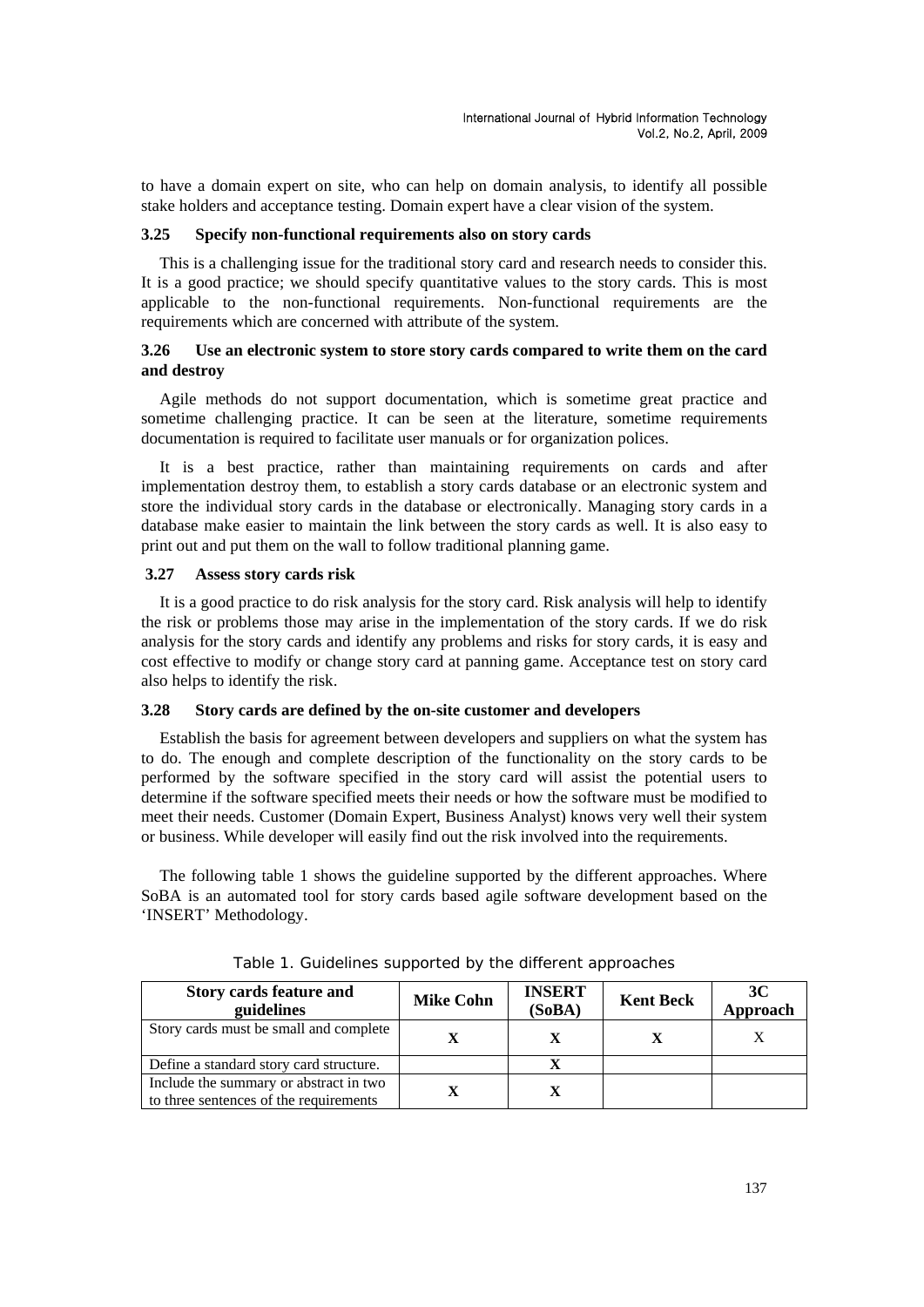| Dependencies of story cards                                                                                                                         | X              | X            |                |                |
|-----------------------------------------------------------------------------------------------------------------------------------------------------|----------------|--------------|----------------|----------------|
| Define an unambiguous story cards.                                                                                                                  |                |              |                |                |
| (unambiguous)                                                                                                                                       |                | $\mathbf X$  | X              |                |
| Define simplicity on story cards.                                                                                                                   |                |              |                |                |
| (Simple)                                                                                                                                            | $\mathbf X$    | $\mathbf X$  | X              | $\mathbf{X}$   |
| define consistency on story cards<br>(Consistent)                                                                                                   |                | X            |                |                |
| Make a business case for the                                                                                                                        |                |              |                |                |
| requirement or Story card must present<br>business requirements                                                                                     | $\mathbf{X}$   | $\mathbf{X}$ | $\mathbf{X}$   |                |
| Define specialized terms used in the<br>story cards                                                                                                 |                | X            |                |                |
| Make the story cards easy to change                                                                                                                 |                | X            |                |                |
| Assume system feasibility                                                                                                                           |                | $\mathbf X$  |                |                |
| Identify and consult the system                                                                                                                     |                |              |                |                |
| stakeholders from the onsite customer                                                                                                               |                | $\mathbf X$  |                |                |
| Valuable to the customer.                                                                                                                           | $\mathbf X$    | $\mathbf X$  | $\mathbf X$    | X              |
| Define system boundaries during the                                                                                                                 |                | $\mathbf X$  |                |                |
| domain analysis for Story cards                                                                                                                     |                |              |                |                |
| Use checklist to do requirements or<br>system analysis                                                                                              |                | $\mathbf X$  |                |                |
| Story card must be negotiable                                                                                                                       |                | X            | $\mathbf{X}$   |                |
| Prioritize story cards                                                                                                                              | <b>Limited</b> | $\mathbf{X}$ | Limited        | <b>Limited</b> |
| Use language simply, consistently and                                                                                                               |                |              |                |                |
| concisely                                                                                                                                           |                | $\mathbf X$  |                |                |
| Check the story cards meet the XP                                                                                                                   |                | $\mathbf{X}$ |                |                |
| Principle and values                                                                                                                                |                |              |                |                |
| Uniquely identify each story cards and                                                                                                              |                | X            |                |                |
| user stories on story cards                                                                                                                         |                |              |                |                |
| User story writing technique.                                                                                                                       | $\mathbf X$    | $\mathbf{X}$ | <b>Limited</b> |                |
| On-site customer                                                                                                                                    | X              | X            | X              | $\mathbf{X}$   |
| Look for domain analysis                                                                                                                            |                | $\mathbf X$  |                |                |
| Write story cards from multiple<br>viewpoints                                                                                                       |                | $\mathbf X$  |                |                |
| Use scenario to elicit requirements                                                                                                                 |                | $\mathbf X$  |                |                |
| Provide a basis for estimation cost and<br>schedule (Story cards must be<br>estimatable).                                                           | $\mathbf X$    | X            | $\mathbf X$    | X              |
| Specify quantitative requirements also<br>on story cards (For non-functional<br>requirements) or story cards support<br>non-functional requirements |                | $\mathbf X$  |                |                |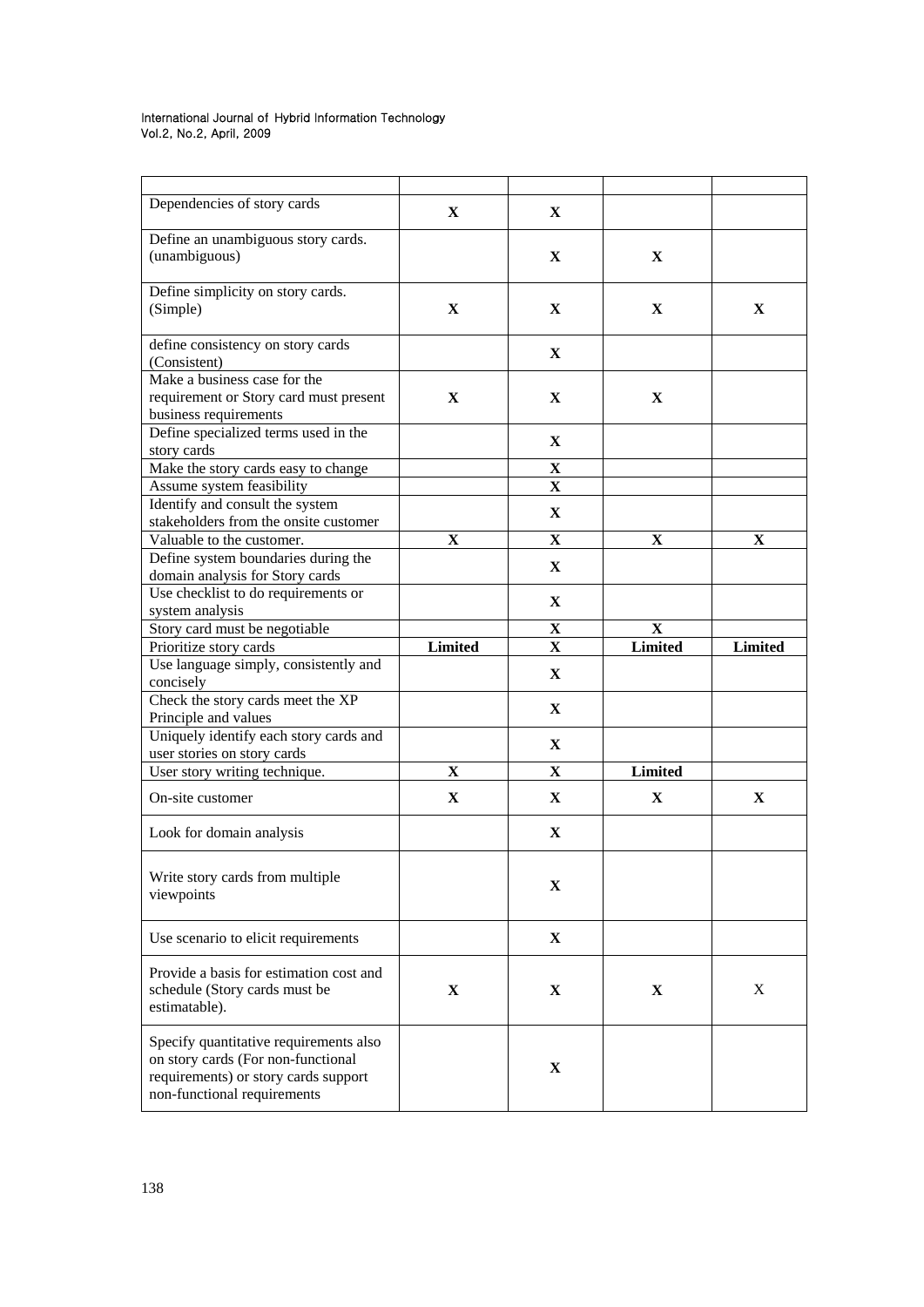| Try to links between story card<br>requirements and stakeholder                                 |              | $\mathbf{X}$ |              |              |
|-------------------------------------------------------------------------------------------------|--------------|--------------|--------------|--------------|
| Propose or Define validation checklist<br>for story cards (Write acceptance tests)              |              | $\mathbf X$  |              |              |
| Use a database system to store story<br>cards compared to write them on the<br>card and destroy |              | $\mathbf{X}$ |              |              |
| Define modifiable story cards.                                                                  |              | $\mathbf{X}$ |              |              |
| Serves as a basis of functionality.                                                             | $\mathbf{X}$ | $\mathbf{X}$ | $\mathbf{X}$ | X            |
| Story cards are in scope.                                                                       |              | X            |              |              |
| Problem understanding.                                                                          |              | X            |              |              |
| Assess story cards risk.                                                                        |              | $\mathbf X$  |              |              |
| Prioritize requirements based on the<br>story card's value and XP values                        |              | $\mathbf{X}$ |              |              |
| Assess story card's correctness                                                                 |              | $\mathbf{X}$ |              |              |
| facilitate transfer                                                                             |              |              |              |              |
| Learn from incident experience                                                                  |              | $\mathbf{X}$ |              |              |
| Use the past story cards estimation                                                             |              | X            |              |              |
| Reduced development Efforts.                                                                    |              | $\mathbf X$  |              |              |
| provides baseline for the validation and<br>verification                                        |              | $\mathbf{X}$ |              |              |
| defined or representation of<br>requirements by the developer and<br>customer                   |              | $\mathbf X$  |              | $\mathbf{X}$ |

# **4. Conclusion**

Developing software that meets the customers or stakeholders' needs and expectation is the ultimate goal of the software development methodology. To meet their need we have to perform requirement engineering which helps to identify and structure requirements. In traditional software development methods end users or stakeholders predefined their requirements and sent to the development team to analysis and negotiation to produce requirement specification. In many cases it is risky or very difficult and not economical to produce a complete, verifiable set of requirements. Traditional software development has a problem to deal with requirement change after careful analysis and negotiation. This problem is well tackled by the XP as XP recommends an on-site customer to represents their requirements through user stories on story cards. Generally customers have rarely a general